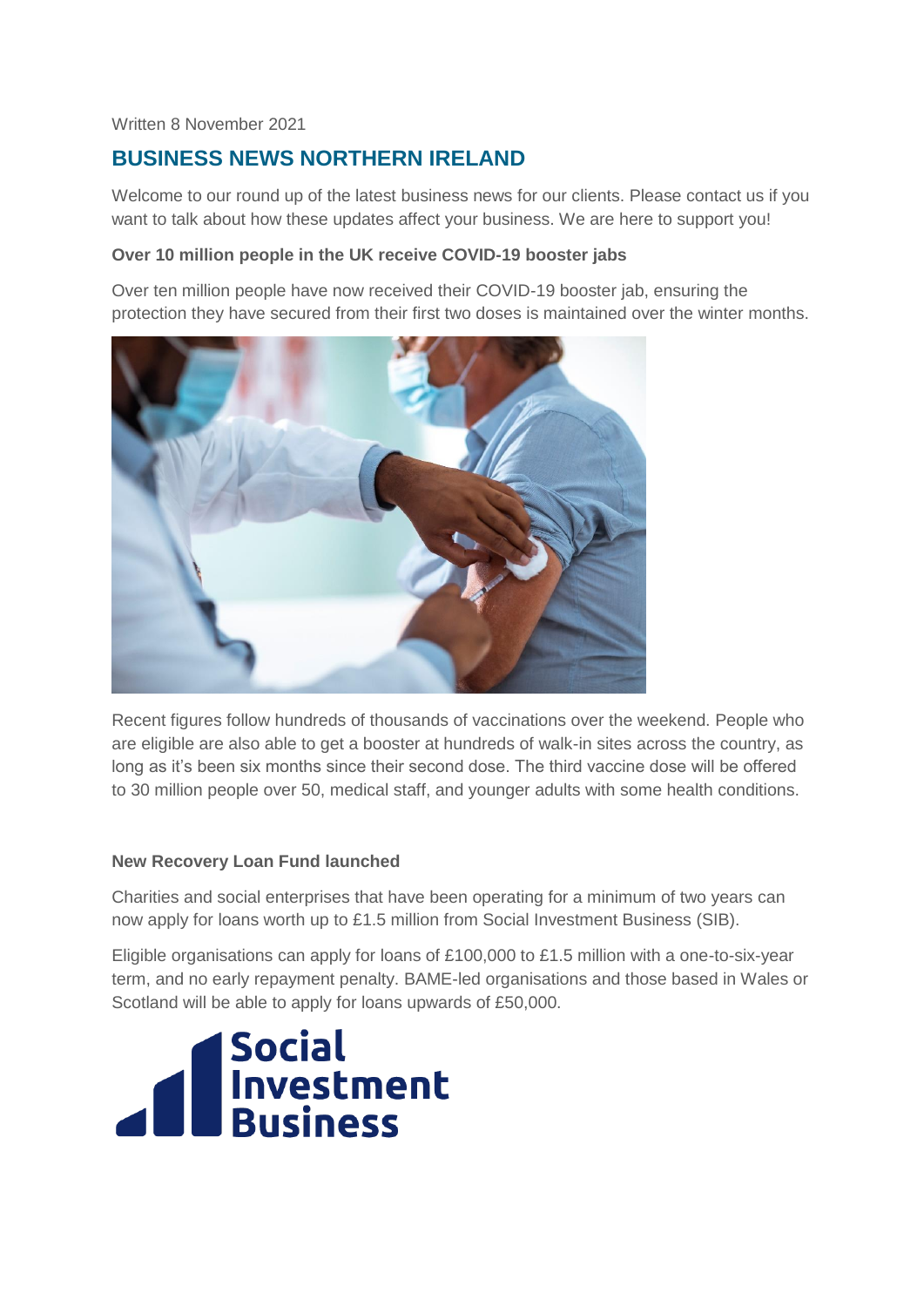The new Recovery Loan Fund is the successor of the Resilience and Recovery Loan Fund and aims to help organisations that have been affected by Covid-19. It is also open to organisations looking to refinance short-term debt – all loan purposes will be considered, including refinancing.

The deadline is Sunday, 21 November 2021 and applications will be reviewed on a firstcome, first-served basis.

See: [Recovery Loan Fund \(sibgroup.org.uk\)](https://www.sibgroup.org.uk/recovery-loan-fund)

## **Help to Grow your business**

Small business leaders can now register their interest in Help to Grow Management, a 12 week-programme delivered by leading business schools across the UK. Designed to be manageable alongside full-time work, this programme will support small business leaders to develop their strategic skills with key modules covering financial management, innovation and digital adoption.

## Who is it for?

UK businesses from any sector that have been operating for more than 1 year, with between 5 to 249 employees are eligible.

The participant should be a decision maker or member of the senior management team within the business e.g. Chief Executive, Finance Director etc. Charities are not eligible.

See: Help to Grow – [Take your business to the next level \(campaign.gov.uk\)](https://helptogrow.campaign.gov.uk/)

#### **Intellectual property and your work**

Protecting your intellectual property makes it easier to [take legal action against anyone who](https://www.gov.uk/defend-your-intellectual-property)  [steals or copies it.](https://www.gov.uk/defend-your-intellectual-property) The type of protection you can get depends on what you have created. You get some types of protection automatically, others you have to apply for.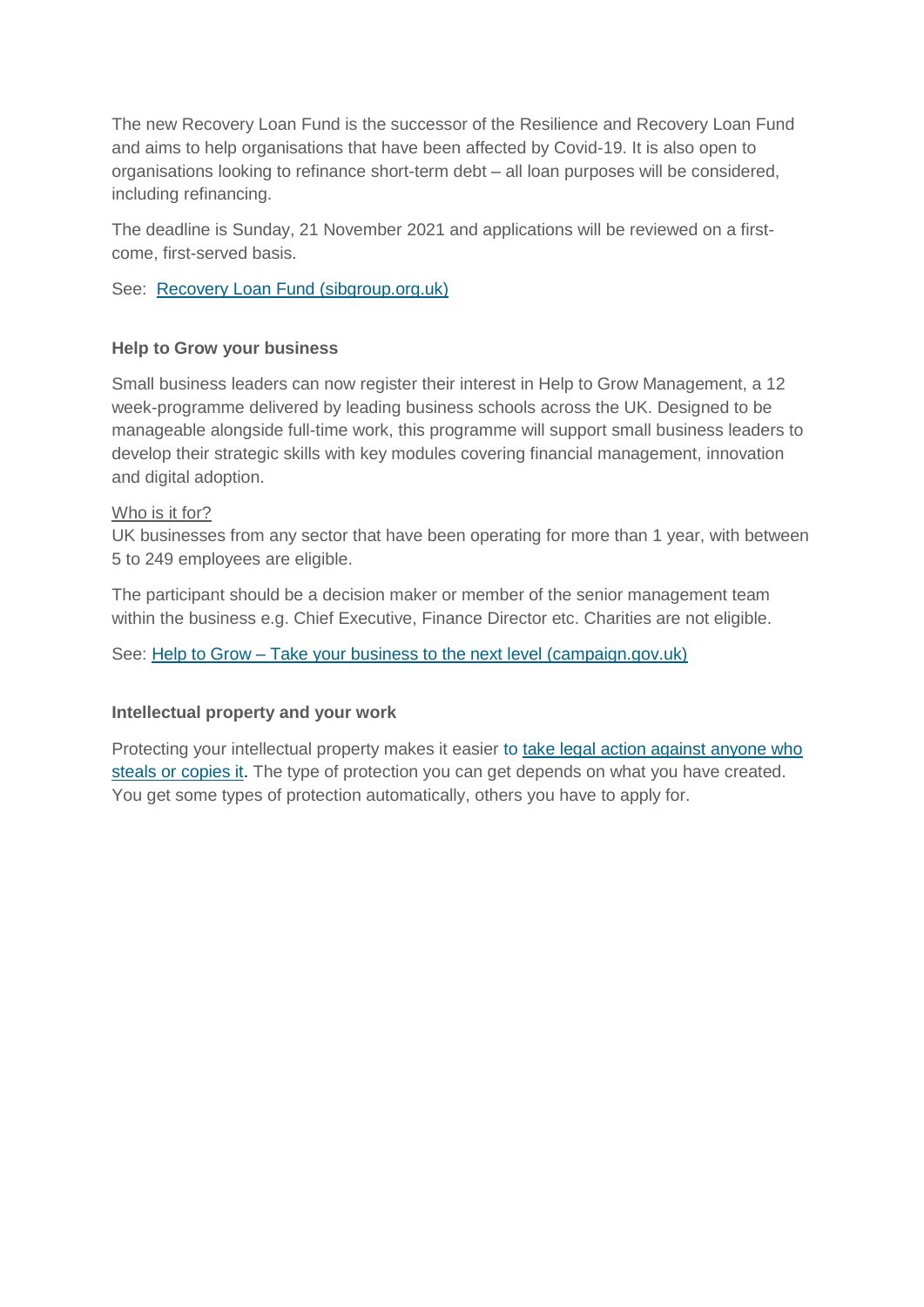#### **Automatic protection**

| <b>Type of</b><br>protection | <b>Examples of intellectual property</b>                                                         |
|------------------------------|--------------------------------------------------------------------------------------------------|
| Copyright                    | Writing and literary works, art, photography, films, TV, music, web content, sound<br>recordings |
| <b>Design right</b>          | Shapes of objects                                                                                |

#### Protection you have to apply for

| <b>Type of</b><br>protection | <b>Examples of intellectual property</b>                                              | Time to allow for<br>application |
|------------------------------|---------------------------------------------------------------------------------------|----------------------------------|
| <b>Trade marks</b>           | Product names, logos, jingles                                                         | 4 months                         |
| <b>Registered</b><br>designs | Appearance of a product including, shape, packaging,<br>patterns, colours, decoration | 1 month                          |
| <b>Patents</b>               | Inventions and products, eg machines and machine parts,<br>tools, medicines           | Around 5 years                   |

# For more guidance see: [Intellectual property and your work: Protect your intellectual property](https://www.gov.uk/intellectual-property-an-overview/protect-your-intellectual-property)  - [GOV.UK \(www.gov.uk\)](https://www.gov.uk/intellectual-property-an-overview/protect-your-intellectual-property)

#### **Return to your claim for the Self-Employment Income Support Scheme**

A Section has been added with links to guidance for the fifth grant and previous grants. A link to guidance on how to pay back a grant has also been added.

You can use the online service to check the status of your payment, update your details, see how much you were paid or if you think the grant amount is too low.

If you have made a claim, HMRC will check your details and pay your grant into your bank account in the next 6 working days. They will send an email when your payment is on its way.

Contact HMRC if you haven't heard from them after 10 working days since you made your claim and you've not received your payment in that time.

If you've received a letter from HMRC stating you need to pay back some or all of the grant then see a new section which been added to the guidance called 'Check how to tell HMRC and pay money back'. You can use the service to check whether you need to tell HMRC and pay back a grant.

See: [Return to your claim for the Self-Employment Income Support Scheme -](https://www.gov.uk/guidance/return-to-your-claim-for-the-self-employment-income-support-scheme?utm_medium=email&utm_campaign=govuk-notifications&utm_source=baf3ac50-2a3c-4045-b168-b908e8f87fe4&utm_content=daily) GOV.UK [\(www.gov.uk\)](https://www.gov.uk/guidance/return-to-your-claim-for-the-self-employment-income-support-scheme?utm_medium=email&utm_campaign=govuk-notifications&utm_source=baf3ac50-2a3c-4045-b168-b908e8f87fe4&utm_content=daily)

**Foreign travel insurance**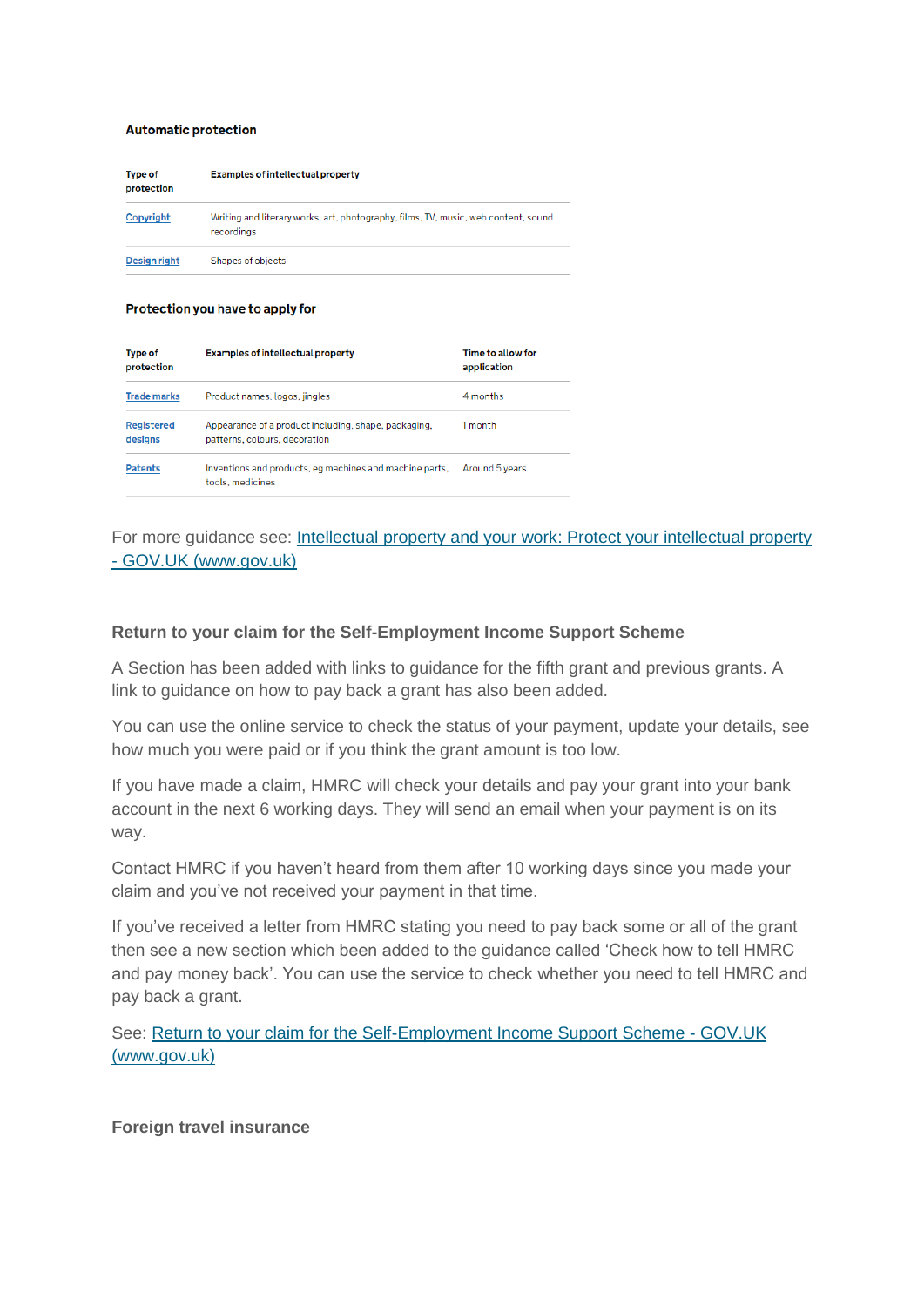The guidance has been updated on using an EHIC or GHIC to access healthcare in Switzerland.

Before travelling, government advice is you should check the [travel advice](https://www.gov.uk/foreign-travel-advice) for your destination. If you travel internationally during the COVID-19 pandemic, make sure you have appropriate travel insurance.

If you already have a travel insurance policy, you should check what cover it provides for coronavirus-related events, including medical cover and travel disruption. If you are choosing a new policy, make sure you check how it covers these issues.

If you do not have appropriate insurance before you travel, you could be liable for emergency costs including medical treatment. We recommend you buy your travel insurance as soon as possible after booking your trip.

See: [Foreign travel insurance -](https://www.gov.uk/guidance/foreign-travel-insurance?utm_medium=email&utm_campaign=govuk-notifications&utm_source=466cb64f-17a9-44fc-8274-8f2549b34f25&utm_content=daily) GOV.UK (www.gov.uk)

# **Coronavirus (COVID-19): advice for pregnant employees**

The government advice is for you if you are pregnant and working as an employee. This includes pregnant healthcare professionals. It will help you discuss with your line manager and occupational health team how best to ensure health and safety in the workplace.

The advice has been updated to reflect changes surrounding shielding requirements and to provide more information on vaccines.

See: [Coronavirus \(COVID-19\): advice for pregnant employees -](https://www.gov.uk/government/publications/coronavirus-covid-19-advice-for-pregnant-employees?utm_medium=email&utm_campaign=govuk-notifications&utm_source=2ce2120d-19f0-445c-8888-94124c7de7b4&utm_content=daily) GOV.UK (www.gov.uk)

# **Finding and choosing a private coronavirus (COVID-19) test provider**

The lists of and information about private test providers, to help you get the private COVID-19 tests you need, have been updated.

See: [Finding and choosing a private coronavirus \(COVID-19\) test provider -](https://www.gov.uk/government/publications/list-of-private-providers-of-coronavirus-testing?utm_medium=email&utm_campaign=govuk-notifications&utm_source=cea240f1-7ba2-4e67-9fa7-4a55c9cde577&utm_content=daily) GOV.UK [\(www.gov.uk\)](https://www.gov.uk/government/publications/list-of-private-providers-of-coronavirus-testing?utm_medium=email&utm_campaign=govuk-notifications&utm_source=cea240f1-7ba2-4e67-9fa7-4a55c9cde577&utm_content=daily)

# **Applying for Advance Assurance before Raising Venture Capital**

HMRC have updated their guidance to companies applying for Advance Assurance that the company seeking finance qualifies for one of the generous venture capital tax reliefs that are currently available.

Individual investors may obtain an income tax deduction of 50% if the company qualifies for Seed Enterprise Investment Scheme (SEIS) or 30% income tax relief where the company qualifies for EIS relief. In addition there is potentially a CGT exemption when the shares are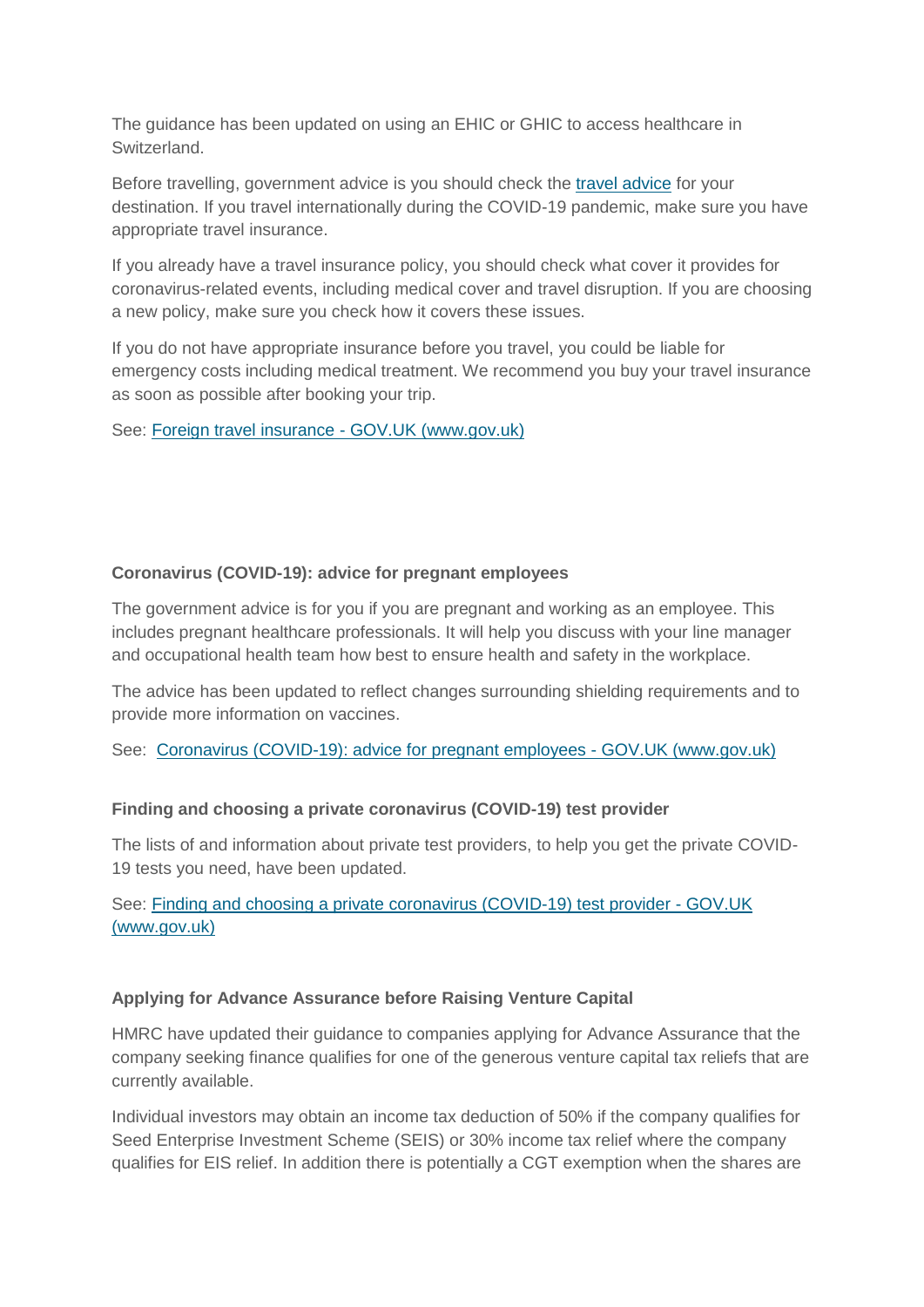sold and also deferral or relief from CGT on other disposals. Although not mandatory, Advance Assurance that the company and trade qualifies for tax relief may encourage more external investors to invest in the company.

There are numerous detailed conditions that need to be satisfied for the company to qualify and lots of details such as business plans need to be supplied to obtain Advance Assurance. HMRC will not comment on whether a particular investor would qualify for relief, however the company will normally be required to [give details of potential investors](https://www.gov.uk/guidance/venture-capital-schemes-apply-for-advance-assurance#investors) for HMRC to consider the application. Note that the generous tax reliefs are not normally available to an investor who is connected to the company, typically an existing employee or someone who will own more than 30% of the company's capital.

The HMRC guidance also covers Advance Assurance that the company qualifies under the Social Investment Tax Relief and Venture Capital Trust rules.

Applications for Advance Assurance may be emailed to: [enterprise.centre@hmrc.gov.uk.](mailto:enterprise.centre@hmrc.gov.uk)

Or alternatively posted to the HMRC Venture Capital Reliefs Team.

For updated guidance see: [Apply for advance assurance on a venture capital scheme -](https://www.gov.uk/guidance/venture-capital-schemes-apply-for-advance-assurance) [GOV.UK \(www.gov.uk\)](https://www.gov.uk/guidance/venture-capital-schemes-apply-for-advance-assurance)

## **Innovate UK Smart Grants: Autumn 2021**

Smart is Innovate UK's 'open grant funding' programme. It provides an opportunity for UK registered organisations to apply for a share of up to £25 million to deliver disruptive research and development (R&D) innovations that can significantly impact the UK economy.

All proposals must be business-focused. Applications can come from any area of technology and be applied to any part of the economy, such as, but not exclusively:

- the arts, design and media
- **creative industries**
- science or engineering

Innovate UK welcomes projects that overlap with the Industrial Strategy grand challenge areas, but this is not a requirement.

See: Competition overview - [Innovate UK Smart Grants: October 2021 -](https://apply-for-innovation-funding.service.gov.uk/competition/1035/overview) Innovation Funding [Service \(apply-for-innovation-funding.service.gov.uk\)](https://apply-for-innovation-funding.service.gov.uk/competition/1035/overview)

# **Biomedical Catalyst 2021: round 2 competition**

Innovate UK, part of UK Research and Innovation, will invest up to £12 million for businesses to develop innovative healthcare products, technologies and processes.

This competition combines two strands of the Biomedical Catalyst:

 Feasibility Award - this award is designed for projects that have developed an innovative concept or carried out experimental proof of concept but have not validated the technology.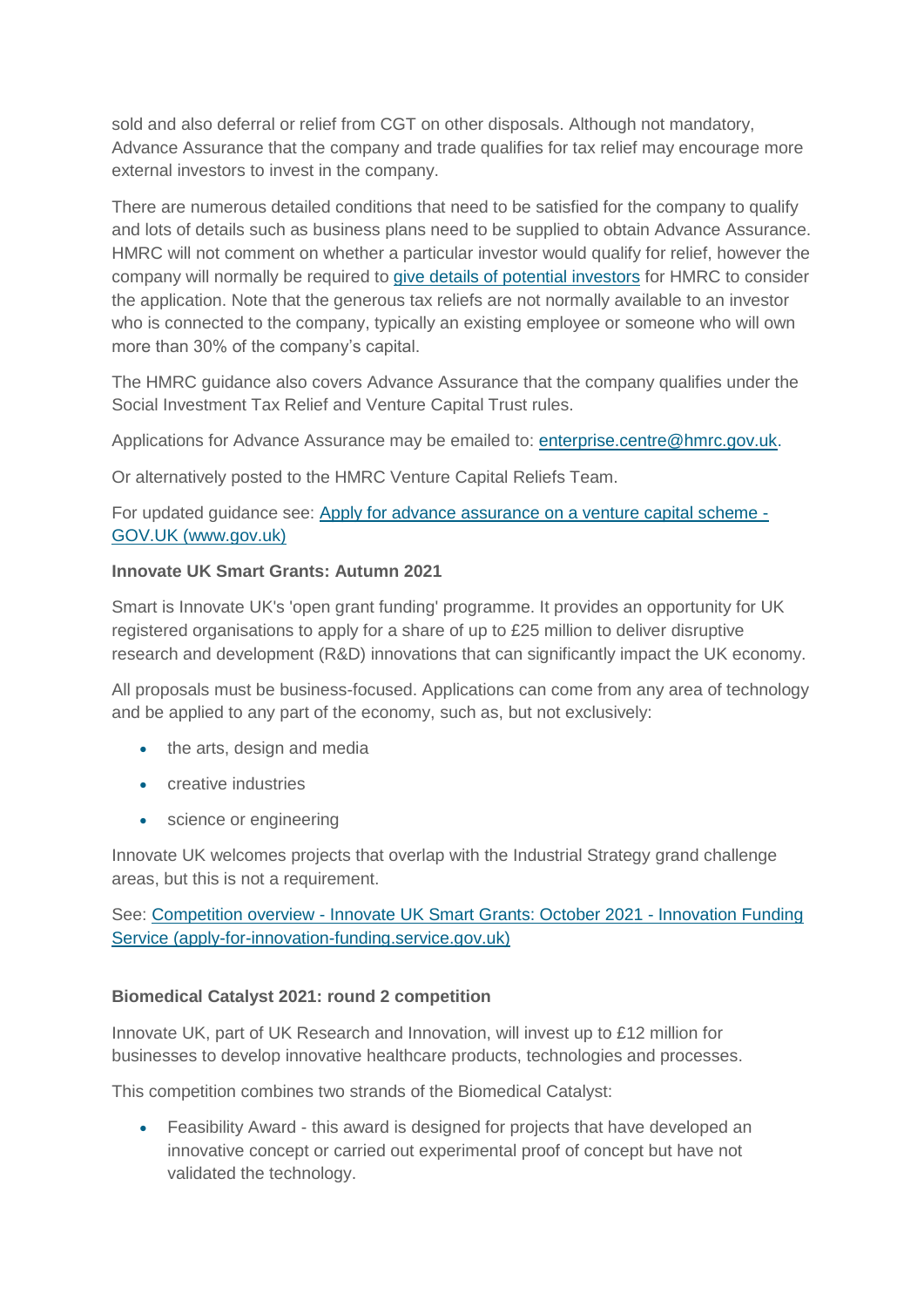Primer Award - this award is for conducting a technical evaluation of an idea through to proof of concept in a model system.

Your project must focus on the development of a product or process that is an innovative solution to a health and care challenge. Your project can focus on:

- disease prevention and proactive management of health and chronic conditions
- earlier and better detection and diagnosis of disease, leading to better patient outcomes
- tailored treatments that either change the underlying disease or offer potential cures

See: Competition overview - Biomedical [Catalyst 2021 Round 2: Feasibility & Primer Awards](https://apply-for-innovation-funding.service.gov.uk/competition/1028/overview)  - [Innovation Funding Service \(apply-for-innovation-funding.service.gov.uk\)](https://apply-for-innovation-funding.service.gov.uk/competition/1028/overview)

# **EUREKA GlobalStars Taiwan: digital industrial collaborations**

Innovate UK, part of UK Research and Innovation, is investing up to £865,000 to fund collaborative research and development (R&D) projects focused on industrial research.

The funding will be awarded through a EUREKA Globalstars competition to facilitate collaboration between UK and Taiwanese businesses and encourage innovation and deployment of novel digital technologies for manufacturing.

See: Competition overview - [EUREKA GlobalStars Taiwan digital industrial collaborations -](https://apply-for-innovation-funding.service.gov.uk/competition/1000/overview) [Innovation Funding Service \(apply-for-innovation-funding.service.gov.uk\)](https://apply-for-innovation-funding.service.gov.uk/competition/1000/overview)

# **Good ventilation can help reduce the spread of COVID-19 in the workplace**

HSE is continuing to update its ventilation guidance encouraging all workplaces to continue to work safely. As more people have returned to the workplace, using good ventilation can help to reduce how much virus is in the air. This helps reduce the risk from aerosol transmission and the spread of COVID-19 in the workplace.

See: [Work equipment and ventilation during the coronavirus \(COVID-19\) pandemic -](https://www.hse.gov.uk/coronavirus/equipment-and-machinery/index.htm?utm_source=govdelivery&utm_medium=email&utm_campaign=coronavirus&utm_term=ventilation-1&utm_content=digest-21-oct-21) HSE

# **High Street Scheme: guidance for businesses**

The High Street Scheme will officially close on 14 December 2021, when all cards will be deactivated, and no more spend on the card can occur.

Guidance for retailers and for the public can be found on the website below.

See: [High Street Scheme | Department for the Economy \(economy-ni.gov.uk\)](https://www.economy-ni.gov.uk/articles/high-street-scheme)

**Living Places and Spaces Grant Fund opens**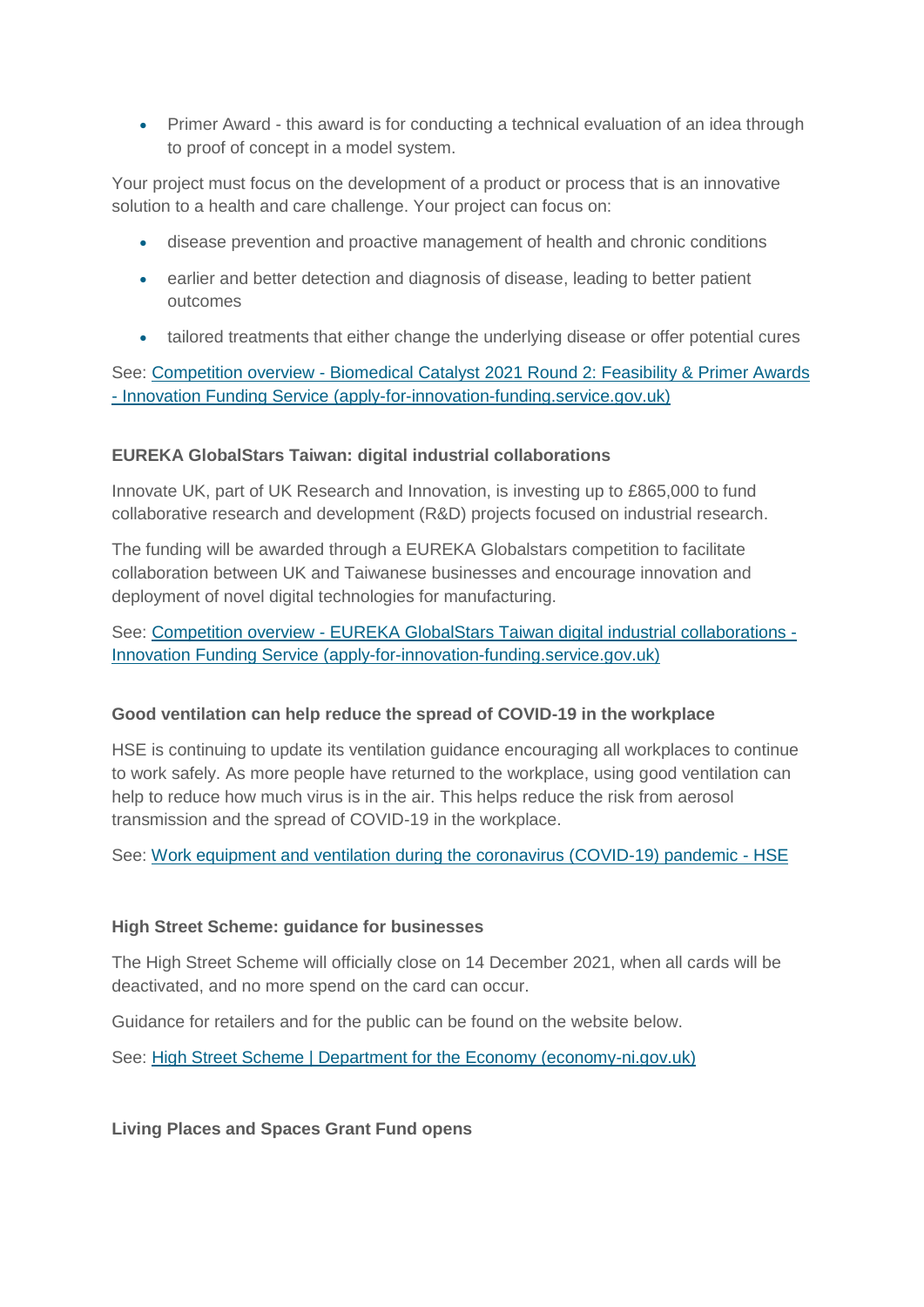The Department for Infrastructure's £500,000 Living Places and Spaces grant scheme is now open to applications. The fund is being administered in partnership with the National Lottery Community Fund. It offers small scale capital grants of between £1,000 and £10,000. This is to support communities by creating more sustainable and resilient outdoor spaces through:

- greening planting more trees and plants in an area
- rewilding allowing nature to take over an area
- water management slowing rainwater before it gets to the drainage systems.

The types of projects that could be funded include:

- community gardens (a single piece of land gardened collectively by a group of people)
- pocket parks and forests (small urban or rural forests)
- allotments (an area of land used for growing fruit and vegetables)
- rain gardens (an area which is planted so that rainwater from roofs, driveways, etc runs into it and soaks into the ground, and therefore does not cause flooding or other problems)
- green roofs (a roof that is partially or completely covered with vegetation)
- ponds and living walls or vertical gardens (vertical structures that have living plants or other greenery attached to them).
- installation of outdoor furniture or features to encourage usage
- measures to encourage walking, wheeling and cycling

Not-for-profit companies or community interest companies can apply, however applications from sole traders and organisations that are aimed at generating profits primarily for private distribution will not be accepted.

Applications will be accepted until 5pm on 17 December 2021.

See: [Living Places and Spaces Grant Fund opens \(nibusinessinfo.co.uk\)](https://www.nibusinessinfo.co.uk/content/living-places-and-spaces-grant-fund-opens)

# **Kick Start 2 programme for Fermanagh and Omagh**

The Kick Start 2 programme forms part of the Fermanagh and Omagh District Council Innovating Business Growth Programme.

The programme aims to support early-stage micro-businesses to ensure their survival and growth and is focused on:

- Business development
- Sales, marketing and ICT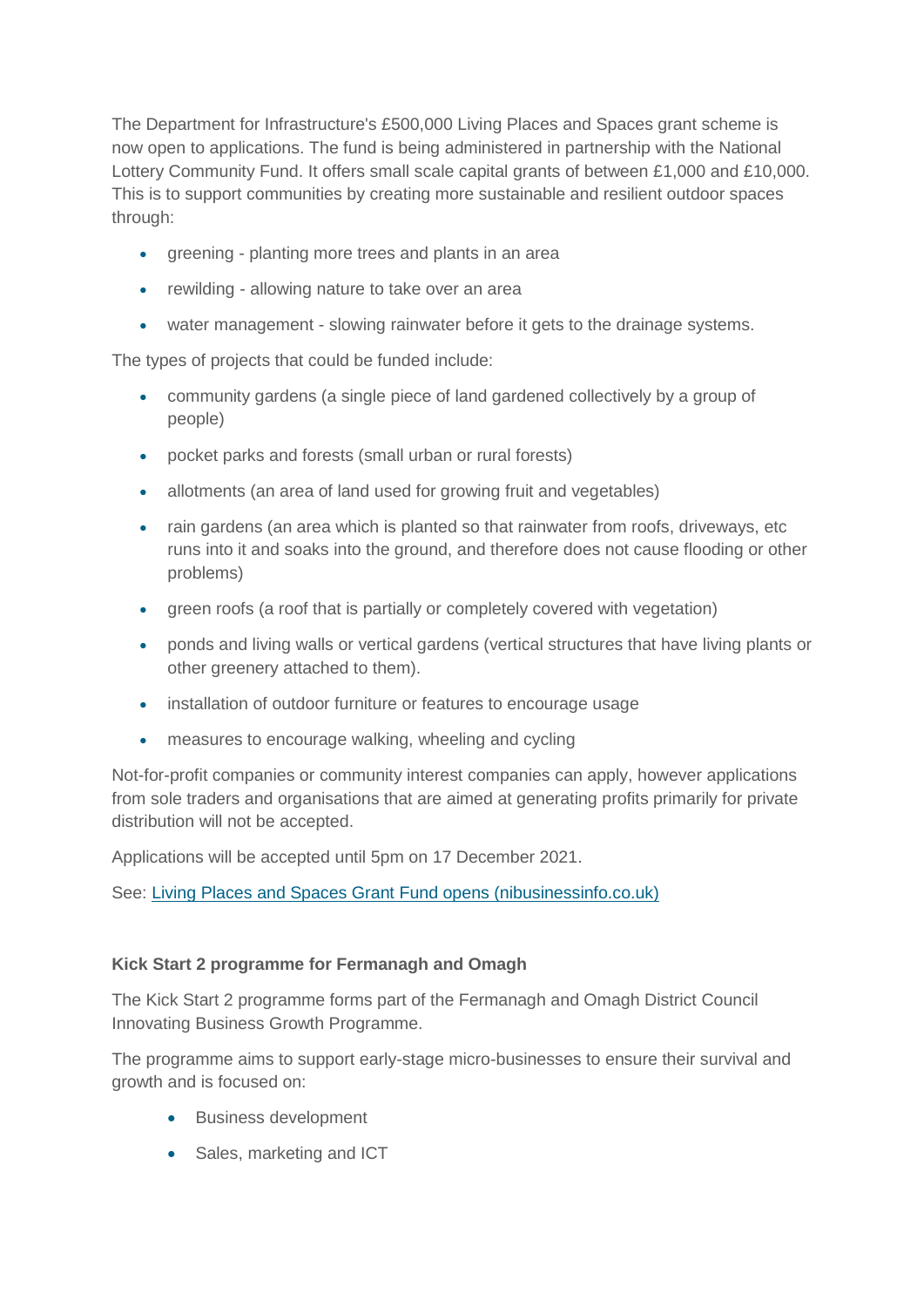- Business processes and efficiencies
- Specialist areas HR, innovation, product development, legal
- Introduction to e-Commerce
- Social Media Marketing Facebook and Instagram
- HR and Employment
- Social Media Marketing TikTok and YouTube
- Skills development workshops

To be eligible for support, your business must:

- be based in the Fermanagh and Omagh District Council area
- be trading for less than three years
- employ less than 10 full-time equivalent (FTE) people
- demonstrate potential for job creation

See: [Kick Start 2 programme for Fermanagh and Omagh \(nibusinessinfo.co.uk\)](https://www.nibusinessinfo.co.uk/content/kick-start-2-programme-fermanagh-and-omagh)

#### **Defra webinars on the EU to GB import requirements from January 2022**

New requirements for importing products of animal origin (POAO) and animal by products (ABP) from the European Union (EU) into Great Britain (GB) will come into force from 1 January 2022. To support you with preparing for these changes, Defra will be hosting webinars from November 2021.

These webinars will cover:

- New requirements from 1 January 2022 and the steps to undertake to continue importing from the EU;
- Pre-notification and the information you require to pre-notify using the Import of Products, Animals, Food and Feed System [\(IPAFFS\).](https://www.gov.uk/guidance/import-of-products-animals-food-and-feed-system) The webinar will also include a step-by-step demonstration of how to complete a pre-notification;
- Updated information on specific policies and commodities.

There will be a short Q&A session at the end of each webinar.

See: [Defra webinars on the EU to GB import requirements from January 2022](https://www.nibusinessinfo.co.uk/content/defra-webinars-eu-gb-import-requirements-january-2022)  [\(nibusinessinfo.co.uk\)](https://www.nibusinessinfo.co.uk/content/defra-webinars-eu-gb-import-requirements-january-2022)

#### **Online workshop: Emerging digital tools and technologies for small businesses**

This Belfast City Council workshop is for business owner/managers, cooperatives, social enterprises and employees whose businesses are: